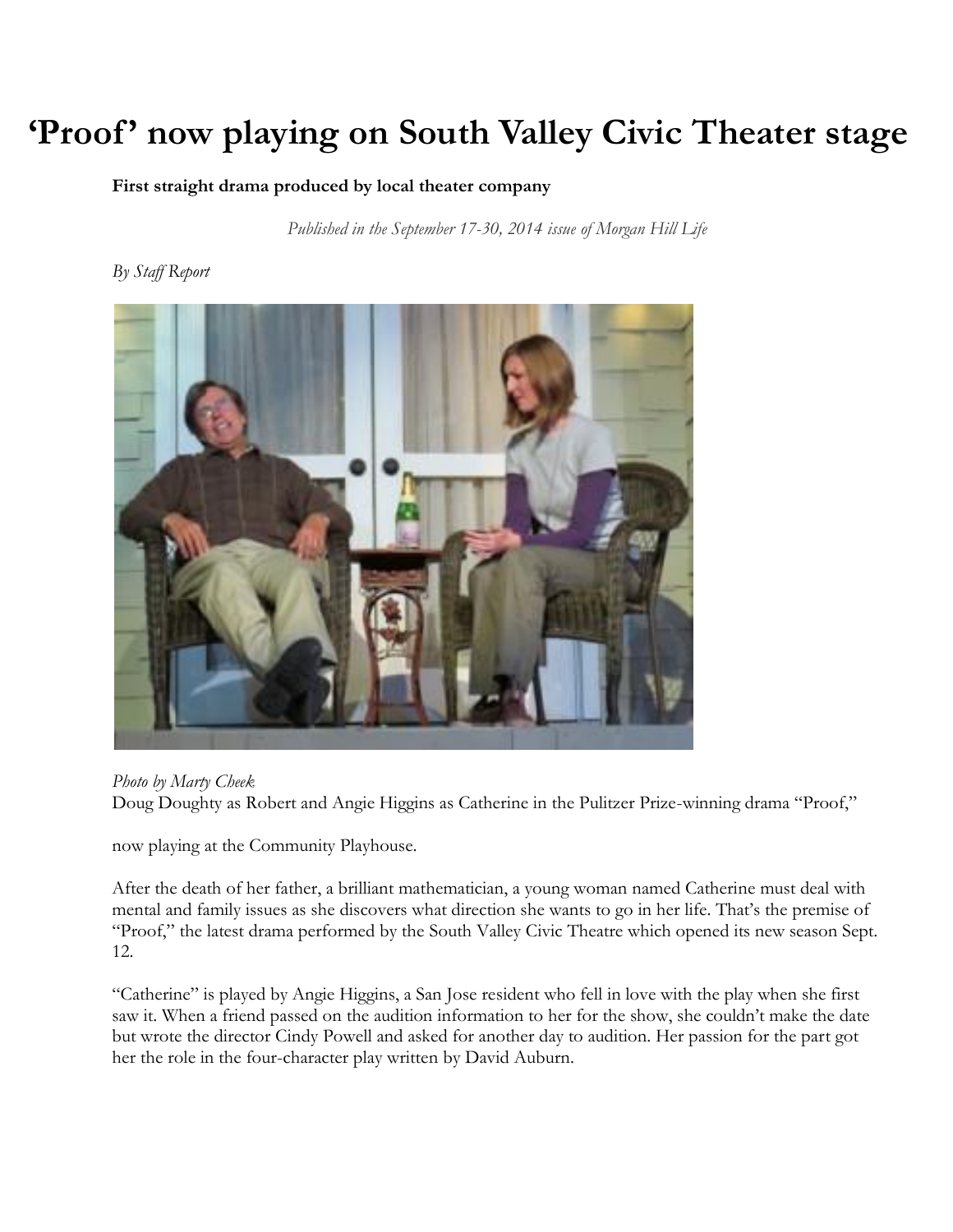"When I first saw this show years ago, I really connected to it because I also lost my father," Higgins said. "He was a teacher, so there's a lot similarities with the story. Mind you, we weren't math geniuses coming up with this monumental proof, but I definitely have connections to the relationships in my own life."

The play contains heavy emotions that made the cast members cry during their first read-through. However, Auburn wrote in humorous touches to help cut the tension, Higgins said.

"I feel like everyone can connect to her in some way — feeling that hole left in your heart when they're gone, wanting to imagine them there when they're not — and also feeling being at sea with your life, not knowing in what direction to go in," she said.

This is Higgins's first show with SVCT. She has performed in other shows in Silicon Valley and is also the artistic director with the Shady Shakespeare Company based in Saratoga.

Joy Reynolds and Tracy van Gundy served as co-producers.

"It's definitely a step away for South Valley Civic Theatre," van Gundy said. "It's our first straight drama that we've ever done."

Besides Higgins, the other members of the cast include Doug Doughty who plays "Robert" (Catherine's father), Andrew Cummings who plays "Hal" (a math protege of Robert), and Denee Lewis Bohnsack playing "Claire" (Catherine's sister). Adrianne Wilkinson is an understudy and will play Claire during one of the final performances.

#### **SOUTH VALLEY CIVIC THEATRE**

**What: "Proof" When: 8 p.m. Sept. 19, 20, Oct. 3, 4, 10 and 11; 2:30 p.m. Sept. 21 and Oct. 5 Where: Community Playhouse, 17090 Monterey Road Tickets: www.svct.org**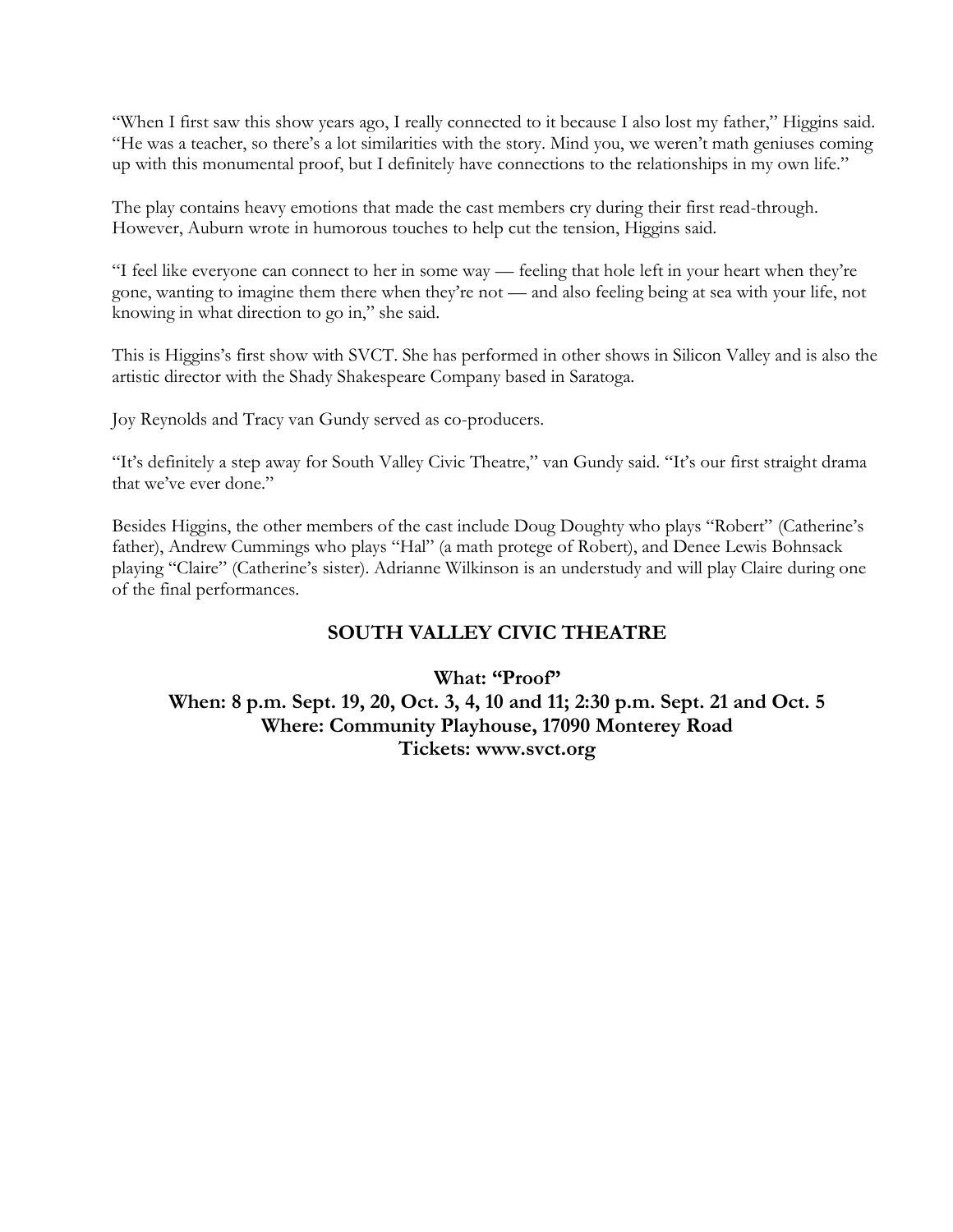**Morgan Hill Times** September 18, 2014 by Camille Bounds

David Auburn's Pulitzer Prize and Tony Award winning drama "Proof" has a mix of pathos, humor and wonder, which keeps the edginess of this show presented by South Valley Civic Theatre. Cindy Powell *Photos by Laura Schraft* directs with a strong hand, *Chief Photographer* involving the audience,





which makes for an intimate experience.

The story takes place in Chicago and centers around Catherine (Angie Higgins) who had taken on the responsibility of her once brilliant and renowned mathematician father (Doug Doughty), who has just died. She had cut herself off from friends and dedicated herself to taking care of him as he fell deeper into unreality and senility. We flash back and forth throughout the play to see what has brought her to this thin line nearing a breakdown, and the choices she must make for her future. Her controlling sister, Claire (Denee Lewis Bohnsack), arrives from New York and tries to push Catherine into decisions she does not want to make. Hal (Andrew Cummings), a former student of Catherine's father, adds to her confusion with his lack of trust.

Michelle Griffin's costumes are spot on while Andrew Cummings' set and Nate Cummings' lighting give the back porch set a realistic feel.

For an evening of well-done theater, this production of "Proof" is worth your attention and time.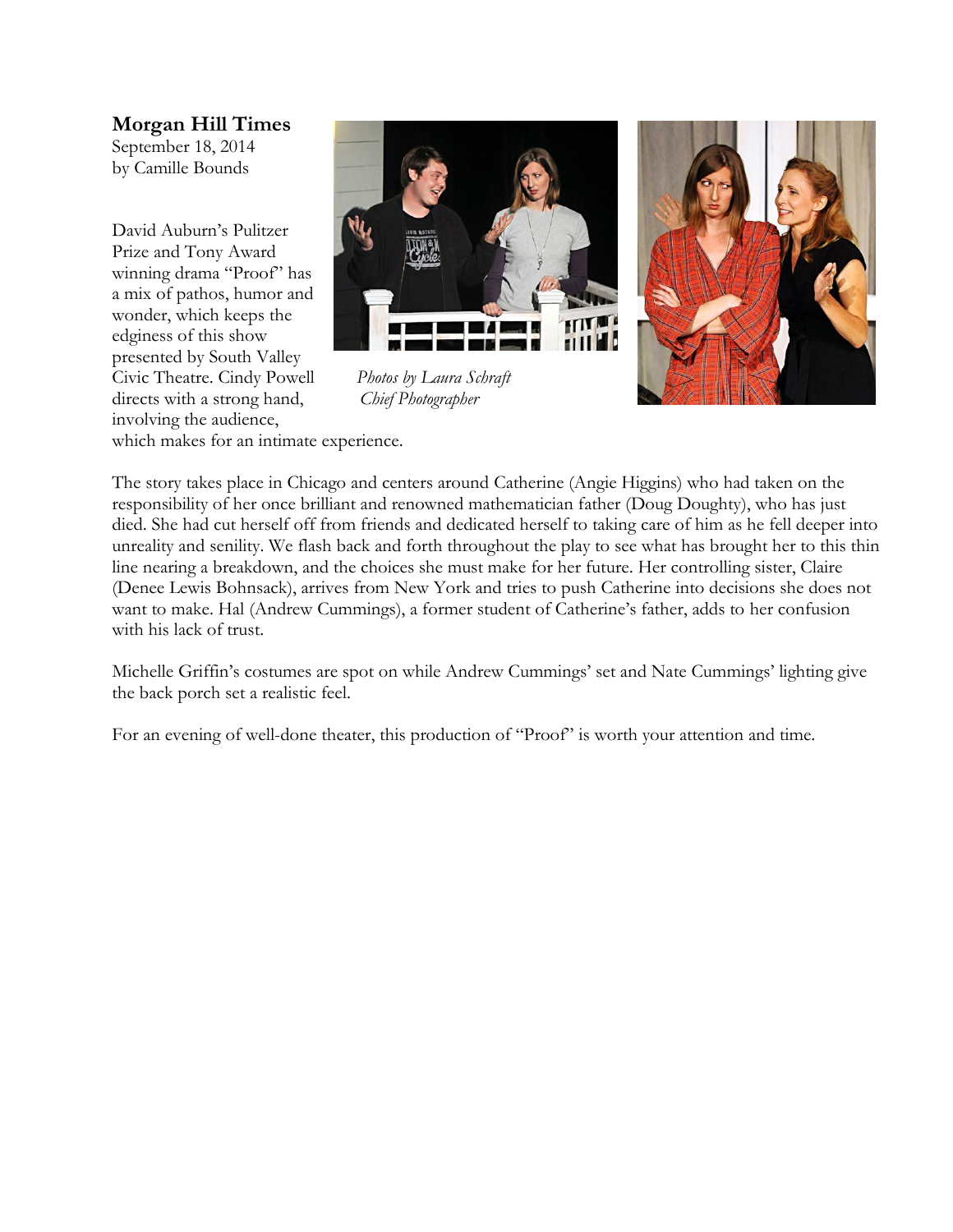### The Bigger Picture with Marty Cheek: 'Proof' proves **SVCT is taking next step in theater quality**

*Published in the Oct. 1-14, 2014 issue of Morgan Hill Life*

#### *By Marty Cheek*

The selection of the 2001 Pulitzer Prize-winning drama "Proof" to open the South Valley Civic Theatre's 2014-2015 season was a risky choice but a smart one. David Auburn's play is the first straight drama SVCT has ever performed, and it really shows how far our local theater company has evolved in 45 years.

I lived in London for several years when I worked for an international news service, and during that time I saw many stage performances in the city known as the theater capitol of the world. The acting range by the four SVCT actors — particularly Angie Higgins playing the central role of Catherine — at the Sept. 19 performance of "Proof" was just as impressive as what I saw in many plays I attended in London's West End theater district.



Photo by Marty Cheek

Doug Doughty as Robert and Angie Higgins as Catherine in the Pulitzer Prize-winning drama "Proof," now playing at the Community Playhouse.

In the play, Catherine must deal with her grief while preparing for the funeral of her mathematical genius father Robert (played by Doug Doughty), a professor at the University of Chicago. The young woman had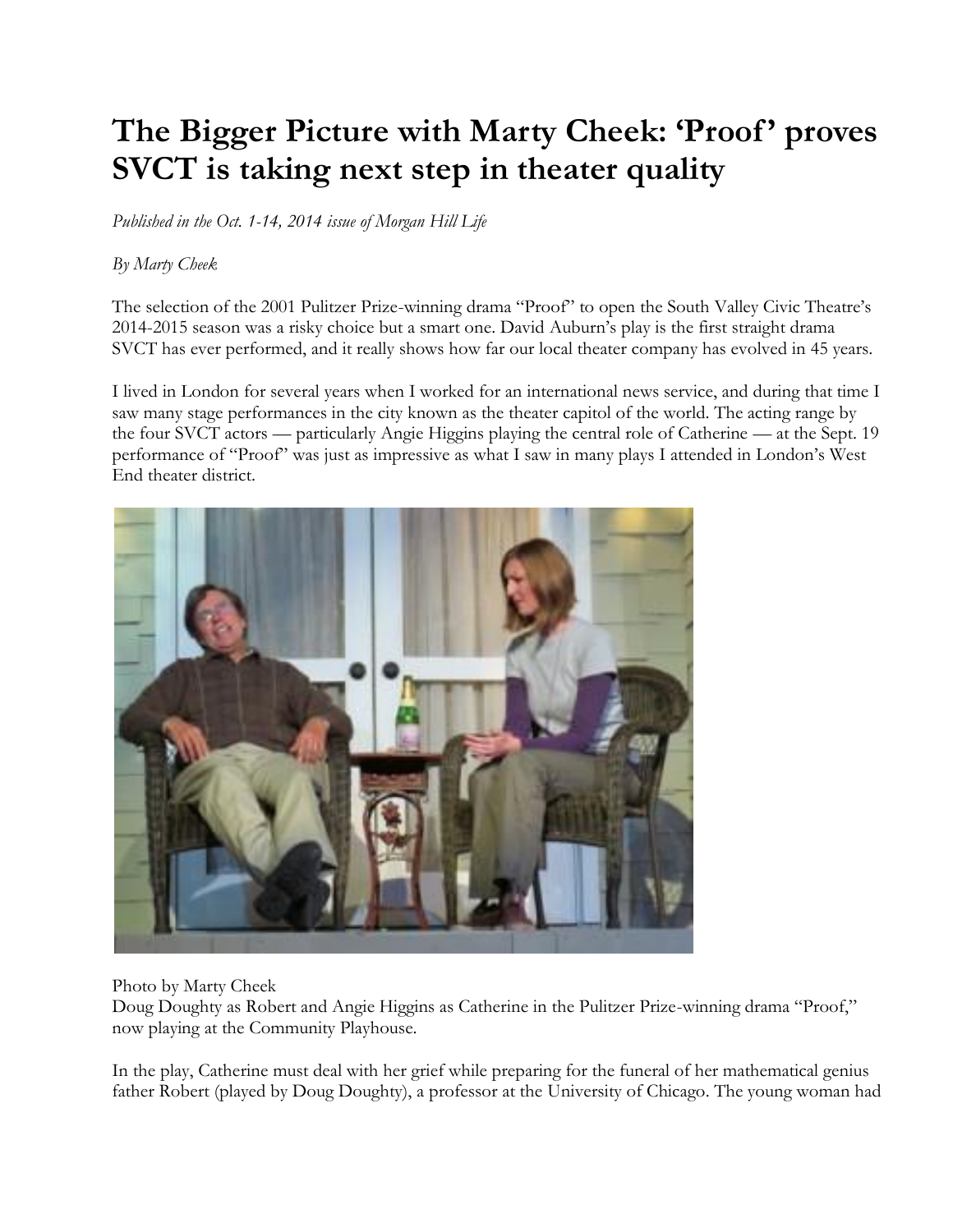cared for her father through a lengthy mental illness, and must now find new purpose in life. Catherine also develops an antagonist relationship with Robert's ex-graduate student Hal (played by Andrew Cummings) who discovers a paradigm-shifting proof about prime numbers in Robert's office. Catherine's sister Claire (played by Denee Lewis Bohnsack) also adds to the balance in questions about women and academics as Catherine must prove to her she is capable of creating an idea that can rock the world of mathematics.

The high quality of Auburn's writing and the excellent SVCT performances might be reason enough to attend an upcoming performance of "Proof." But if you're open to drama that stimulates you both intellectually and emotionally, the play has much more to offer.

The play explores the impact that being a caregiver to a mentally or physically ailing parent can have on a daughter or son's life and relationship with other siblings. But the bigger question the play brings up and it's especially relevant for the high-tech industry of the Silicon Valley region — is why women do not seem to gain a status in science and mathematical academics comparable with men.

In "Proof," the character Hal refers to a French noble woman named Marie-Sophie Germain who was born in 1776 and spent the time of the terrors of the French Revolution in the safety of her father's library studying mathematical volumes. Against her parents' oppositions and French society's shunning of women in academics, Germain became a pioneer of elasticity theory and won the grand prize from the Paris Academy of Sciences for her work on the subject. She also set a foundation for prime numbers study, which relates to the math proof in Auburn's play.

There have been other women who have contributed to the field of mathematical discovery. Ada Lovelace, the daughter of the poet Lord Byron, in 1842 wrote a computer program — even though these machines would not be invented until much later. Grace Hopper, an American scientist in the U.S. Navy, during World War II invented the first compiler for a computer programming language.

The play "Proof" is particularly topical because in August 28-year-old Stanford University mathematician Maryam Mirzakhani became the first woman to win the Field Medal, the most prestigious award in mathematics.

"Proof" might be a challenge for some theater goers who are not use to such a heavy-weighted and topical story, but it's well worth seeing before it ends its run Oct. 11. And if you have a daughter of high school age who shows interest in a possible career in math and science, I especially encourage you to share the enjoyment of SVCT's excellent stage drama with her.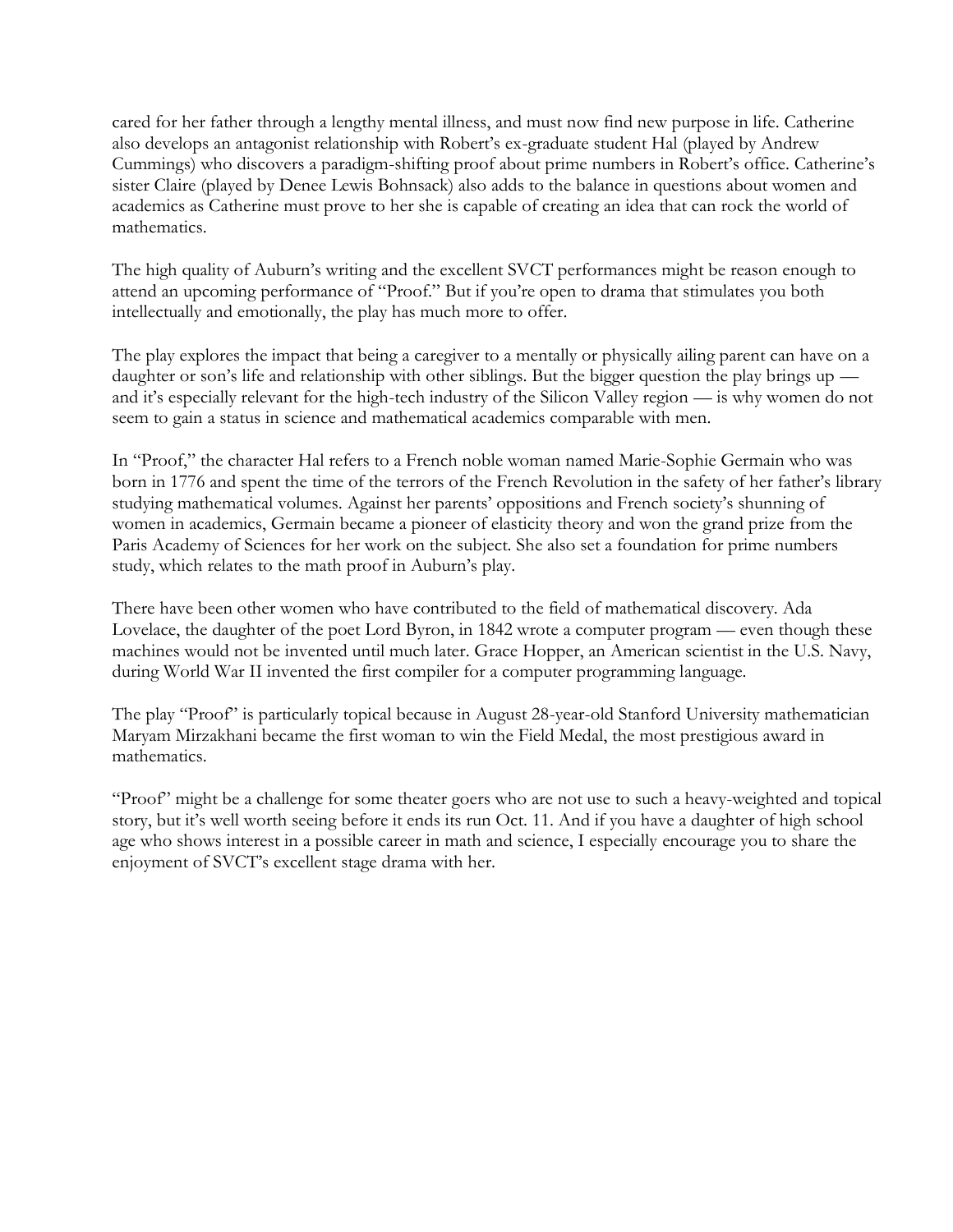#### **Paul Myrvold's Theatre Notes http://www.myrvoldstheatrenotes.com**

#### **"Proof" at South Valley Civic Theatre**

Right off the top I want to commend SVCT for opening the 2014-2015 season with the Pulitzer Prize winning, Tony Award winning drama "Proof" by David Auburn. With its serious, non-linear plot and complicated emotional content is not an easy play, requiring much of both actors and audiences. On the night I saw the show in the later days of the run, the actors acquitted themselves well and the audiences clearly appreciated the effort.

Catherine (Angie Higgins), the twenty-five year old daughter of a renowned, just deceased mathematician at the University of Chicago, is a woman in emotional crisis. A gifted mathematician herself, she left the challenging math department at nearby Northwestern University to care for her father, Robert (Doug Dougherty) who developed an undefined mental disability that, save for a brief period of lucidity, rendered him incapable of the kind of mental challenges that higher mathematics require. Indeed, Catherine became trapped in her role as caretaker, the only other option being the unthinkable – institutionalization.

Dealing with the ghost of her father, the pressures of life, her own genius and fears that the mental illness might be hereditary, Catherine retreats into angst coming out only to deal with Hal (Andrew Cummings), one her father's last students who has come to look over the many volumes of writings and equations left behind by Robert hoping to find hidden mathematical treasure, which he does. It is a proof that shifts the paradigm of prime numbers, but is it Robert's or, as Catherine asserts, her own? Catherine's situation is compounded when older sister Claire (Denee Lewis Bohnsack), a take charge type, comes home from New York to assist with the funeral and, fearing for her sister's sanity, spirit her away to Manhattan to begin a new life that may include therapy.

As with all great plays, a bare bones synopsis doesn't do justice to the details of the playing and the emotional impact of it all. "Proof" is proof that drama is first and foremost entertainment. It is fascinating and emotionally moving to witness characters in crisis, or peril, or danger. We identify with them, sometimes in a visceral way. Can anyone sit still in a seat and not twitch and move in sympathetic response when Rocky is duking it out with Clubber Lang?

The production looks good with a unit set representing the backyard deck of house in Chicago where all the action takes place. SVCT has ventured into the world of projections with a graphic of complex, higher mathematical equations covering the entire stage area before acts and between scenes. Scene changes, however take a little too long. It would be perfectly acceptable and entertaining to have a pair of efficient, black clad stagehands place and remove props in half-light, especially if there is underscoring. Carefully selected music, which is missing from this production, adds tremendously to the theatrical experience.

See "Proof" soon; the show closes October 11.